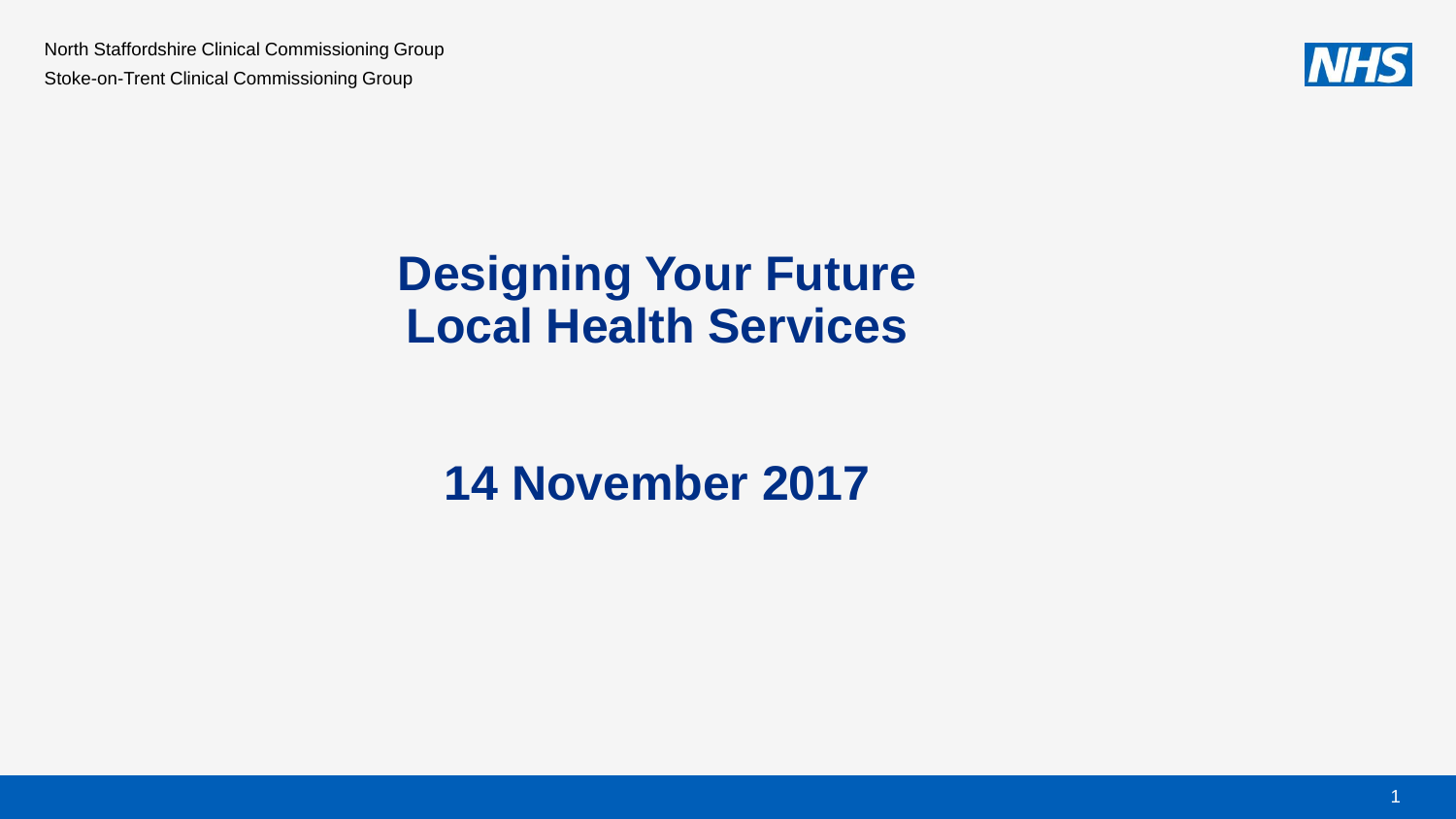

# **What is this about?**

- To gather your views on how we could deliver the best services to all patients to meet their changing health needs
- To recap on what's happened so far
- To understand the steps we must go through next
- To take the conversation to the next stage
- To discuss the options for how local health services could be delivered
- To design high quality, accessible and affordable local health services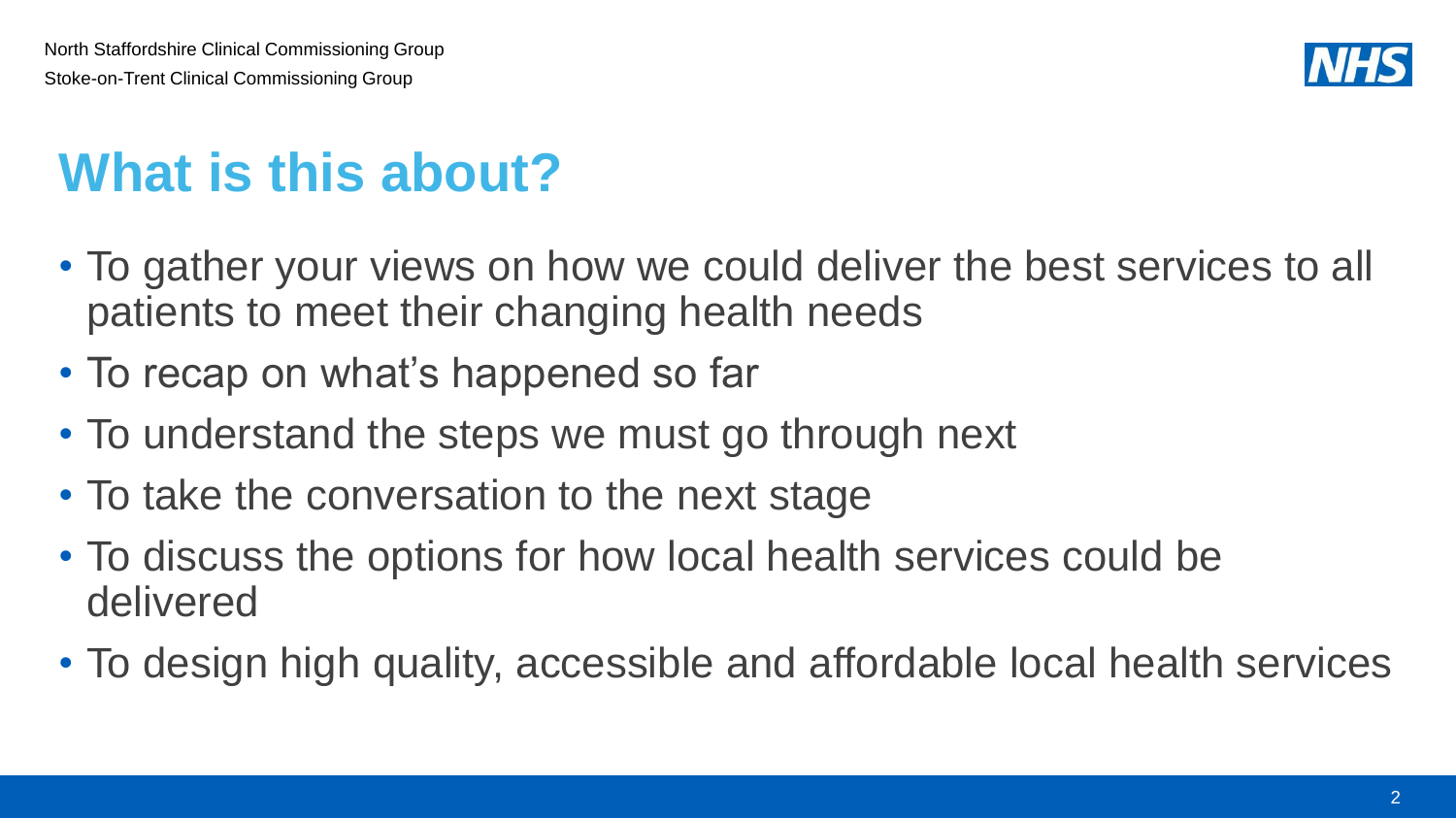

## **Together We're Better**

The Sustainability & Transformation Partnership is delivering the plan, developed by clinical and social care leaders

The Plan sets out how services can be changed to improve care and the patient experience, while addressing the problem of demand for services continually outpacing the resources available

#### **STP Priorities**

- Simplified urgent and emergency care system redesigning emergency and urgent care services to reduce avoidable A&E attendances and unplanned admissions
- Mental health improving outcomes for our citizens experiencing mental health issues as well as ensuring that physical and mental health are treated equally
- Focused prevention identifying where investment in prevention will have a positive impact on the health of the population and in reducing high cost care
- Enhanced primary and community care bringing together services provided by doctors pharmacists, optometrists and dentists with professionals such as district nurses, therapists and community psychiatric nurses
- Enable the frail elderly and those with long-term conditions to live independent lives and avoiding unnecessary, costly and upsetting emergency episodes
- Effective and efficient planned care ensuring hospital services meet patient needs and are as efficient as possible
- Accelerating the delivery of productivity and efficiency plans to reduce costs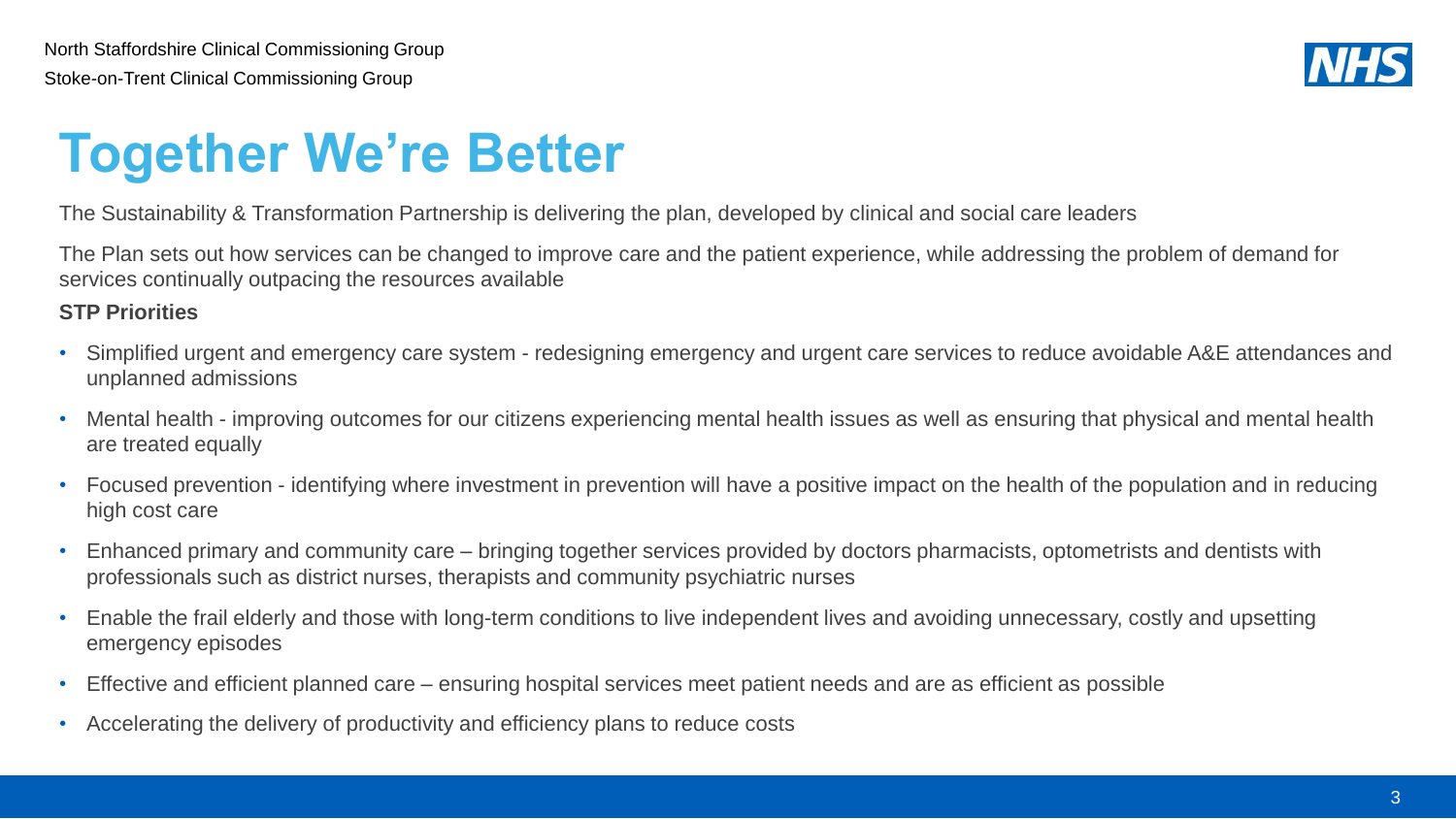

## **The Future of General Practice**

Work is underway to implement the GP 5 Year Forward View including:

- Extended Access to GPs
- Social Prescribing
- Care Navigation
- Self Care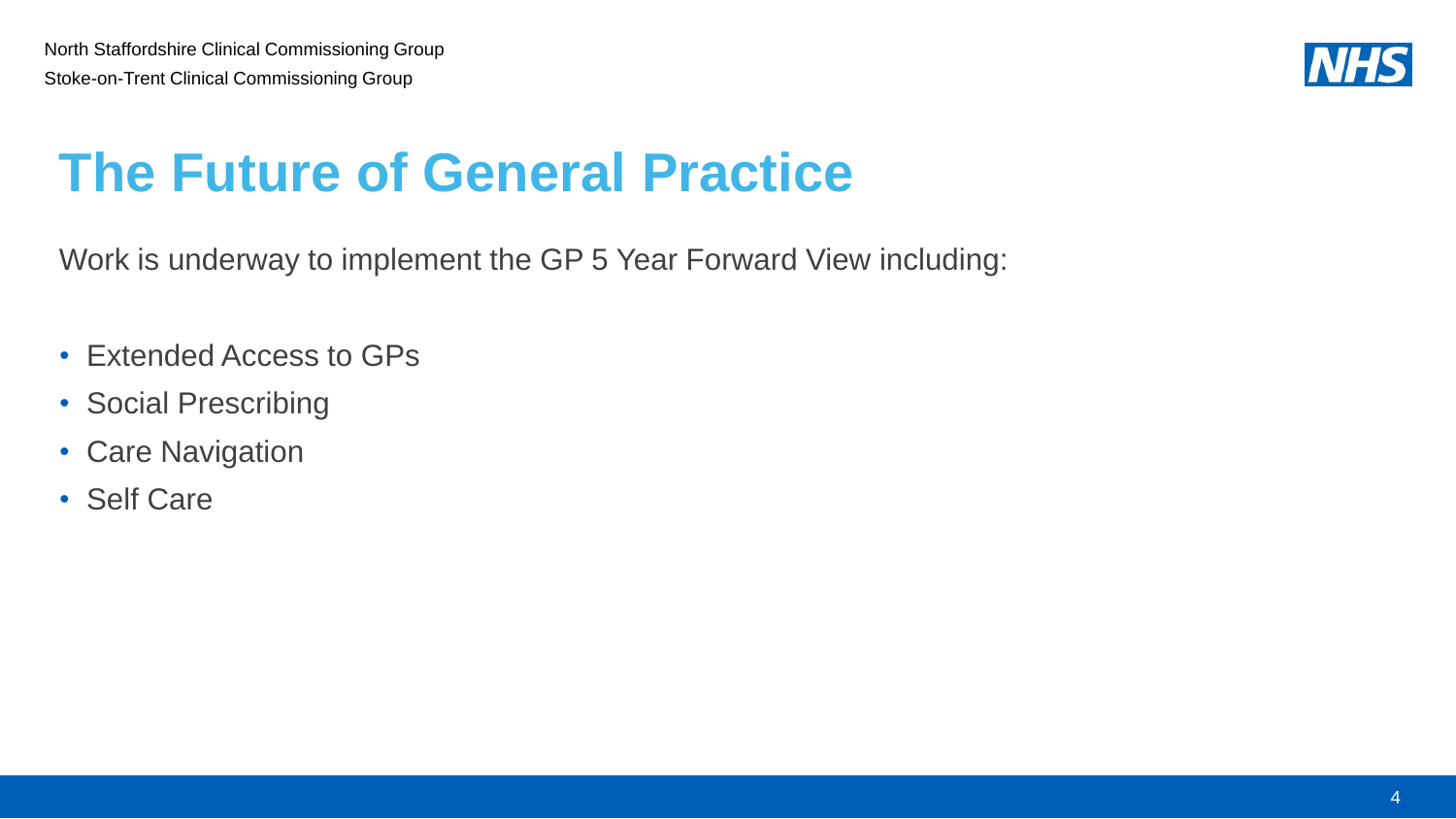

## **North Staffordshire and Stoke-on-Trent MCP Alliance**

The Alliance Board is drawn from local GP Practices, GP Federation, local NHS Providers and Stoke-on-Trent City Council - as well as representatives of patients, service users and the voluntary sector to:

- Make sure doctors, nurses, social workers and other professionals work together to improve the quality of care and health outcomes
- Improve the life chances for local people by reducing health inequalities; and
- Increase the quality of life for the population by promoting health and wellbeing

The vision is to mature into a multi-specialty provider able to deliver services within the geographical area of the two NHS Clinical Commissioning Groups in North Staffordshire and Stokeon-Trent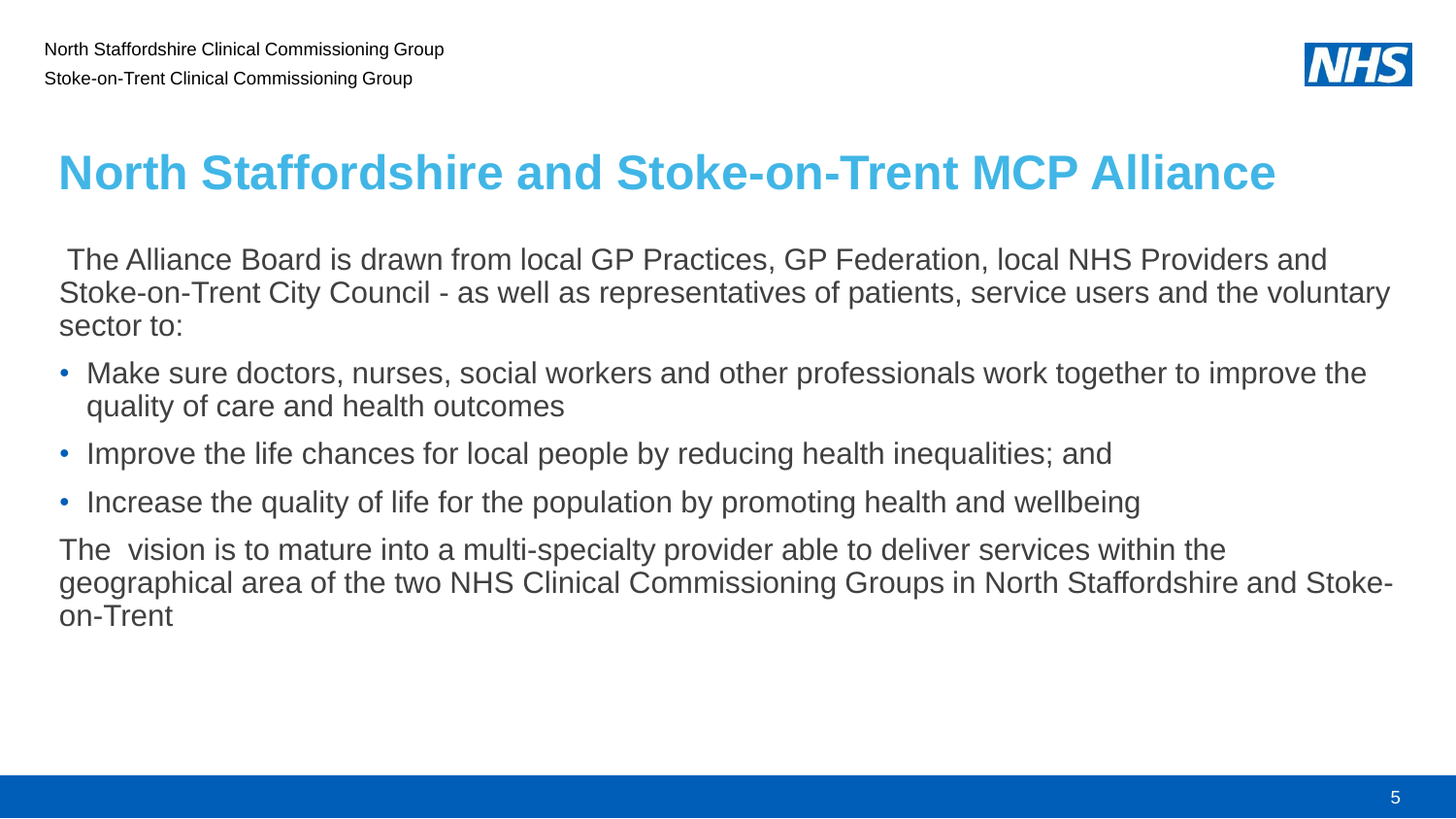

## **The Journey**



**Case for** 

• Investment in community services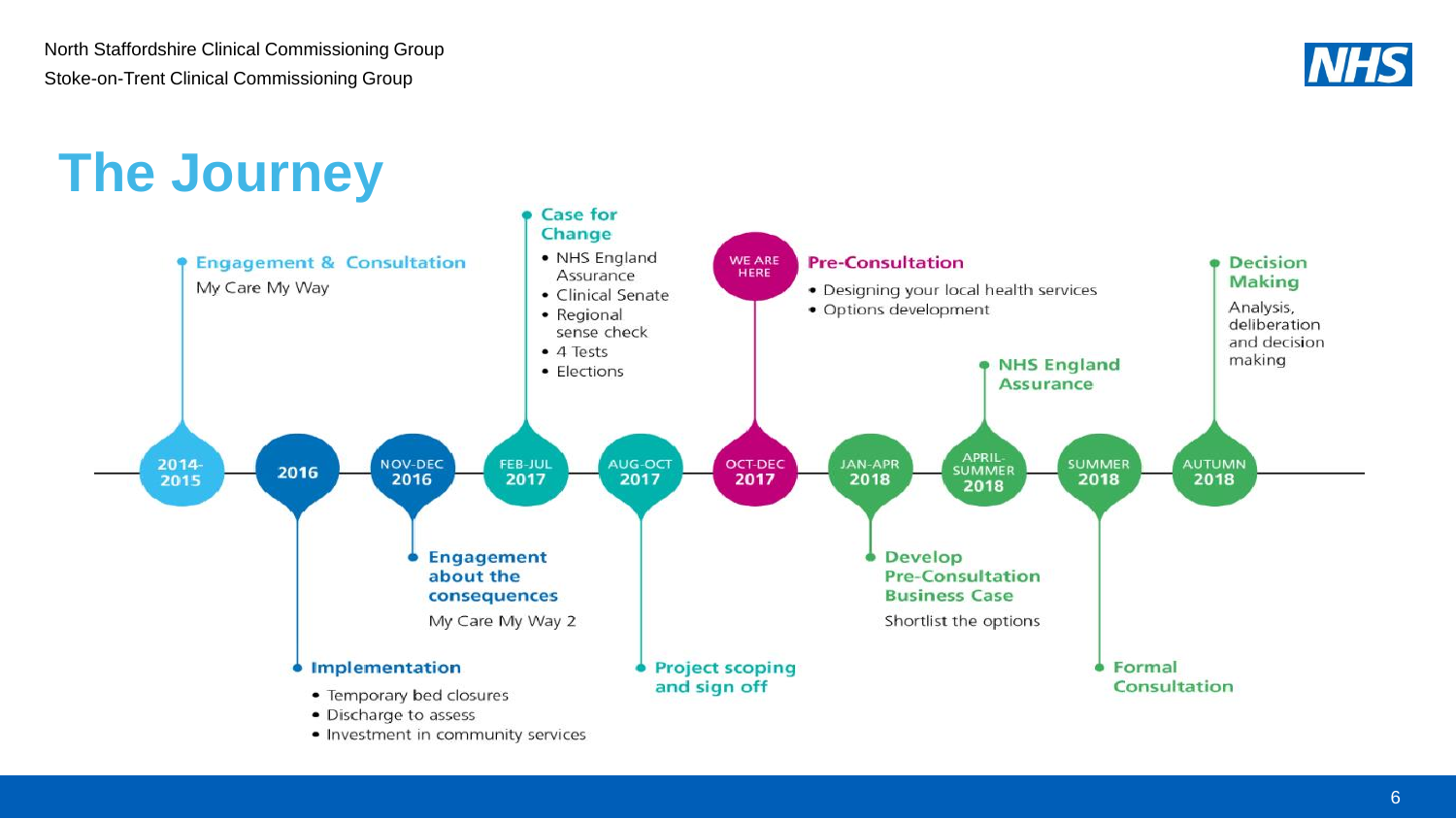

## **Where are we now?**

- Some rehabilitation beds across the area are temporarily closed to new admissions
- All other services at the community hospitals remain open
- West Midlands NHS England Clinical Senate support the model of care
- **No decisions** have been made by the CCG about the future services at Longton Cottage Hospital and in the area
- We are listening……..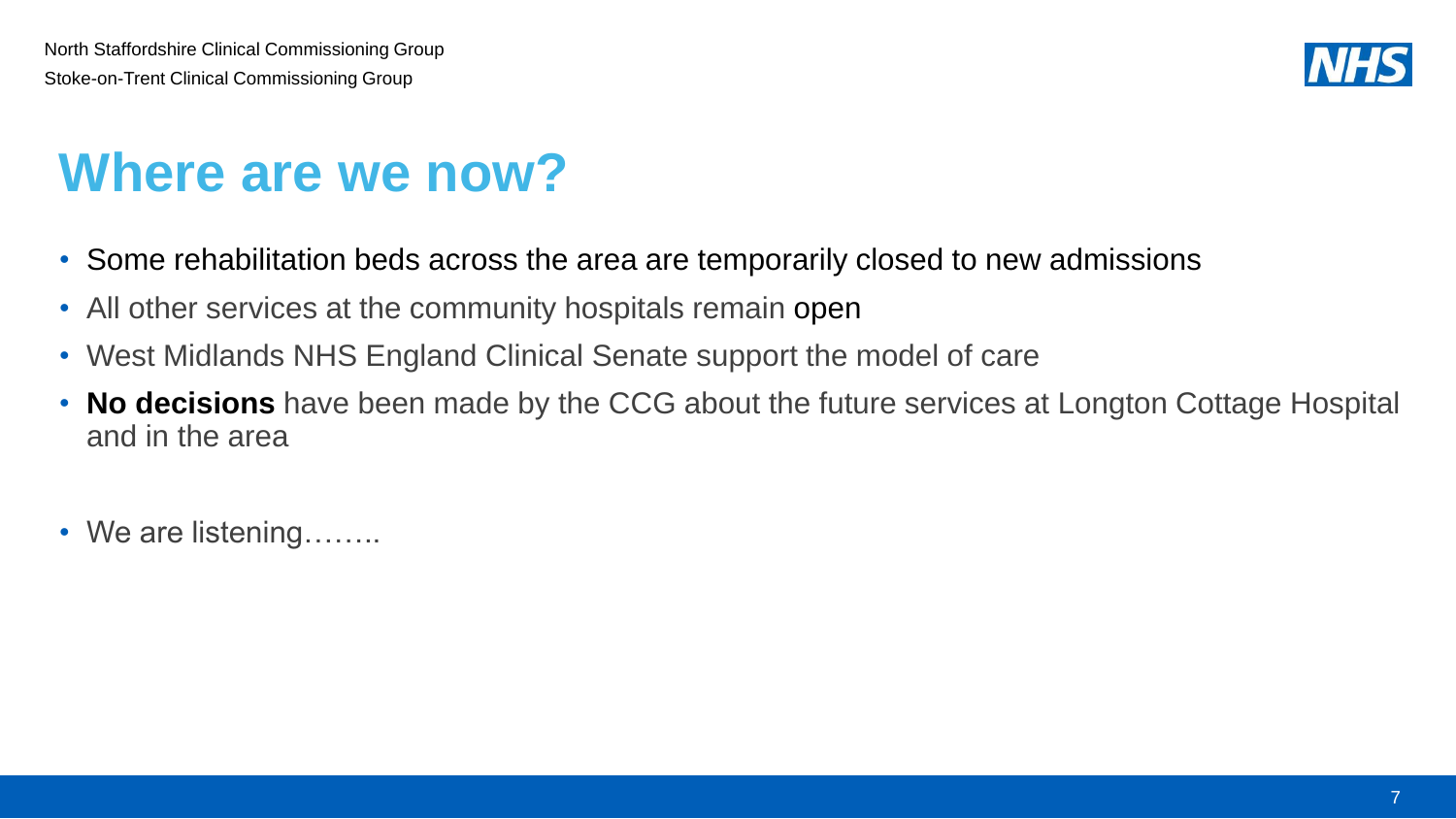

## **Views and opinions……**

- •Previous engagement & consultation with clinicians and the public:-
	- Patient safety is the number 1 priority
	- Patients benefit from being and prefer to be at home
	- Support for the proposed model of care
	- Reassurance that the new model will be carefully implemented
	- Community based services must be in place
	- Concern about the future of community hospitals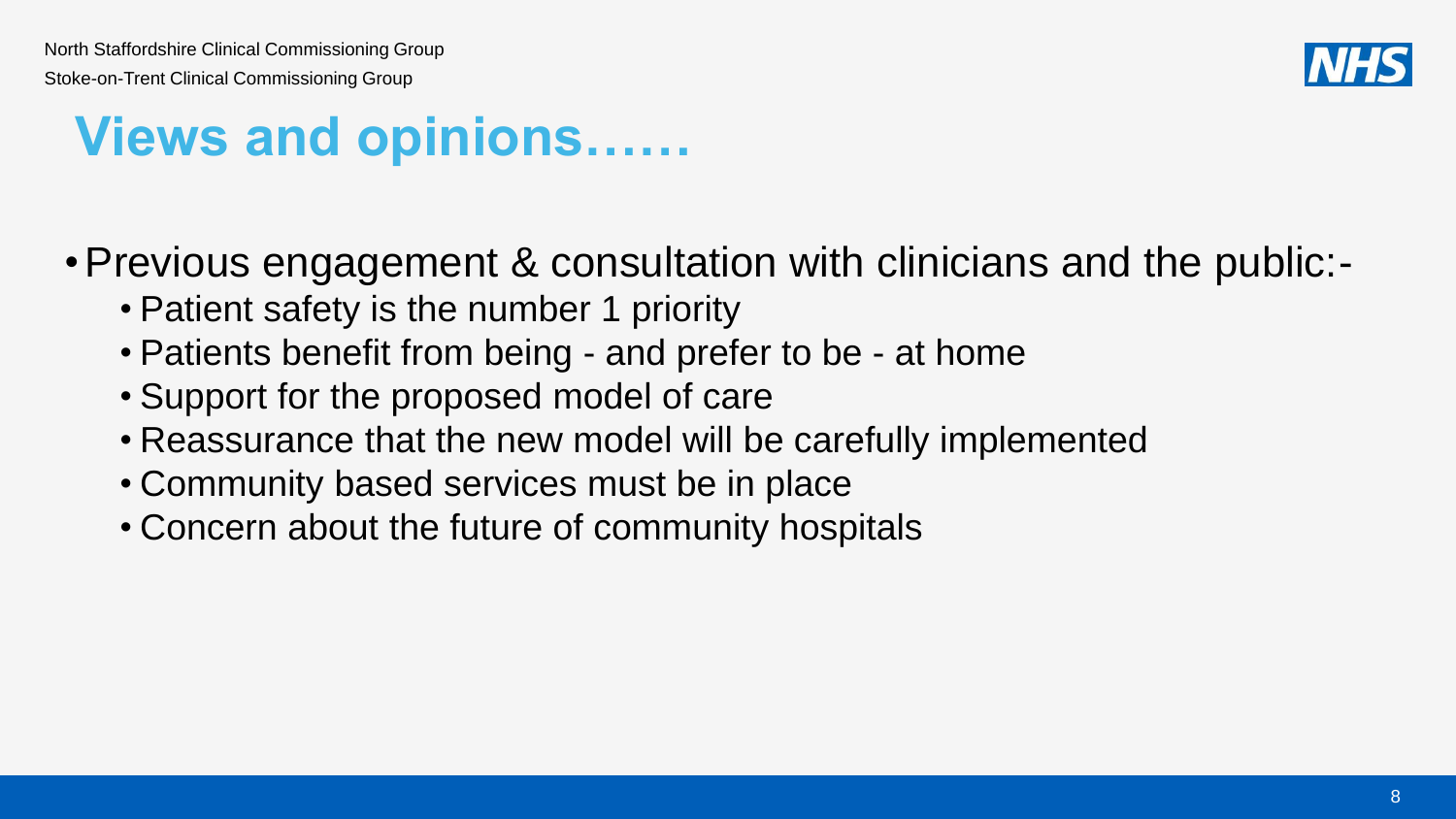

## **Did you know?……**

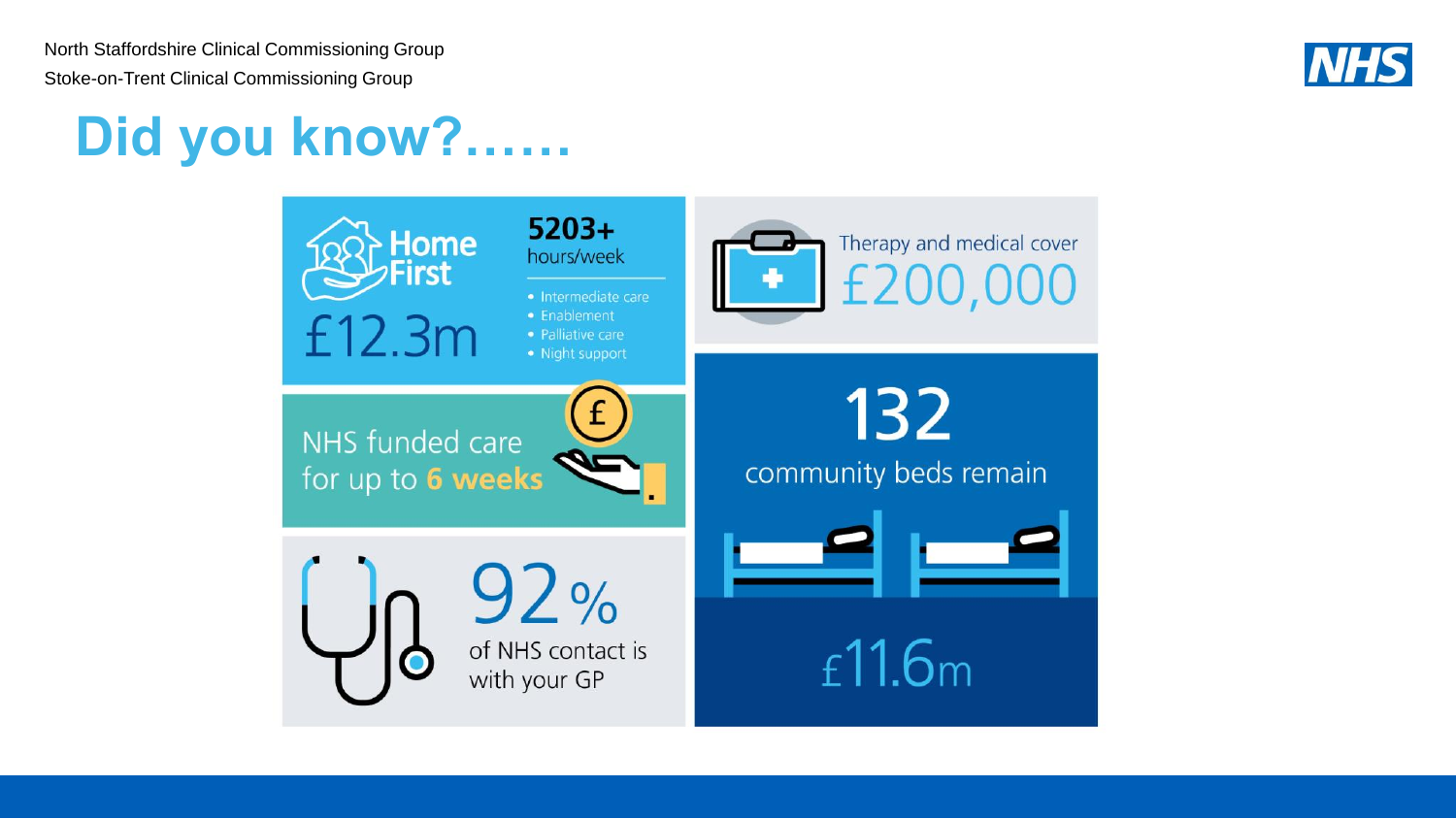## **The Benefits of Discharge to Assess**

- More people will be able to live where they want to for longer
- Length of stay in hospital reduces
- Assessments take place in a more appropriate situation and place
- Evidence suggests this reduces the harm caused by long stays in hospital
- Enables patients to access urgent care at the time they need it
- D2A is a cornerstone of modern care for older, vulnerable people. The last thing a person with frailty needs is to be kept waiting unnecessarily in hospital for an assessment to get access to care and support. *Professor Martin J Vernon (2016)*
- By October 2017 every local health system must have adopted good practice to enable appropriate patient flow, including 'discharge to assess'. *NHS 5 Year Forward View (2017)*



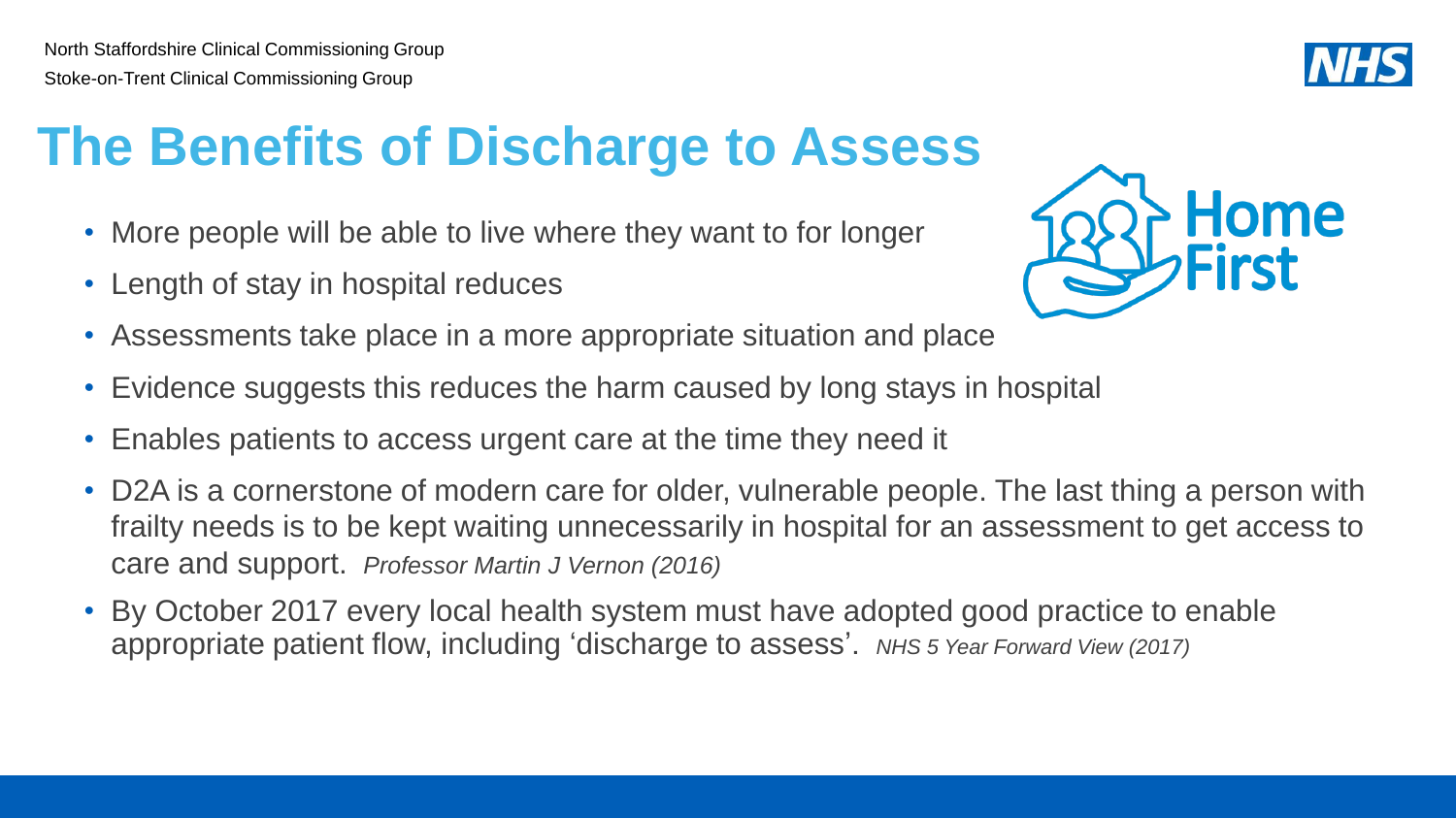

#### **Non-bed based services at Longton Cottage Hospital**

| <b>Diabetes</b>             | Respiratory (Chronic Obstructive Pulmonary Disease) |
|-----------------------------|-----------------------------------------------------|
| <b>Dietetics</b>            | Rheumatology                                        |
| Musculoskeletal             | <b>Ultrasound Scanning</b>                          |
| <b>Occupational Therapy</b> | X-Ray                                               |
| Physiotherapy               |                                                     |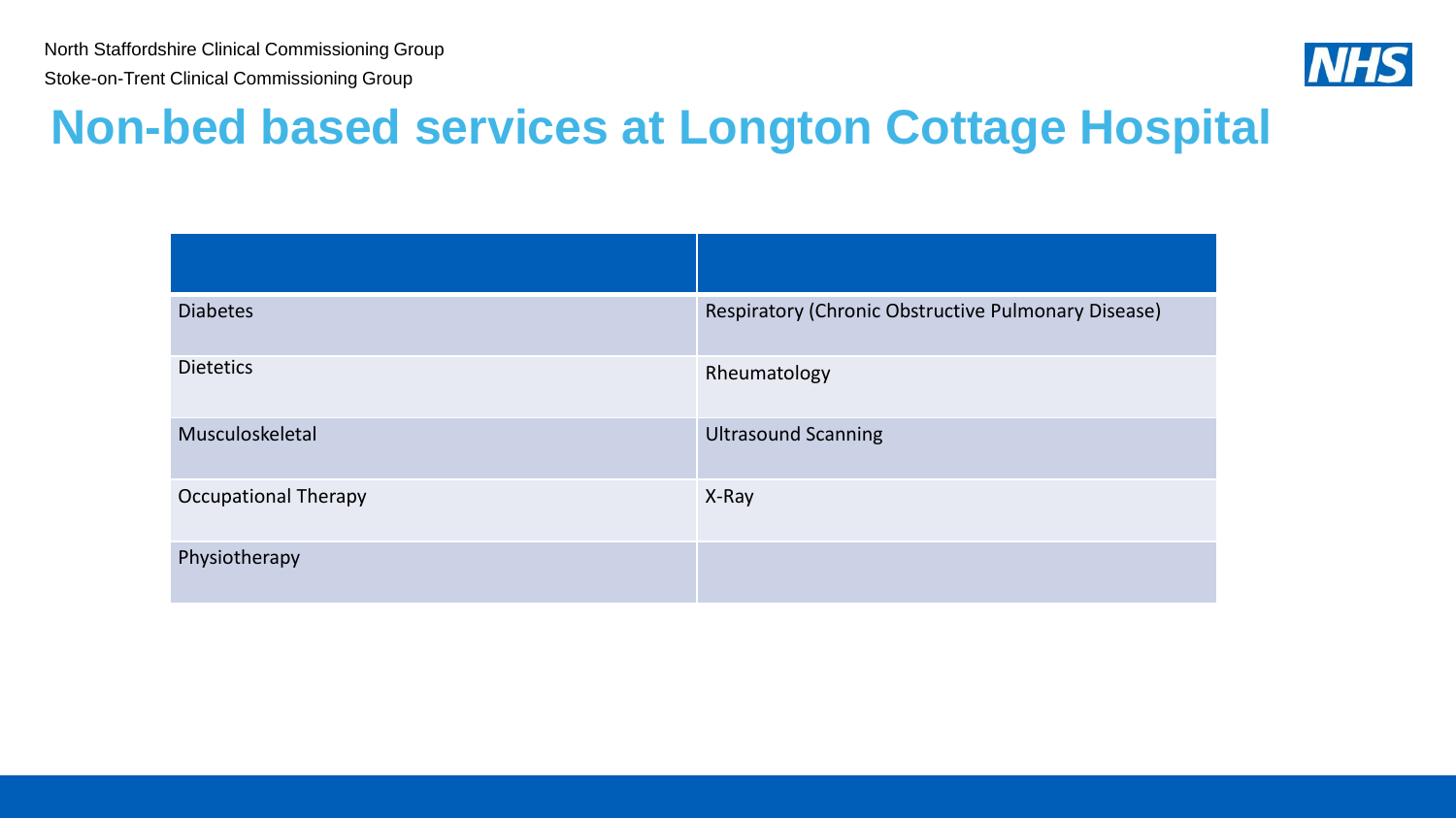

#### **Longton Cottage Hospital and Area Health Services**

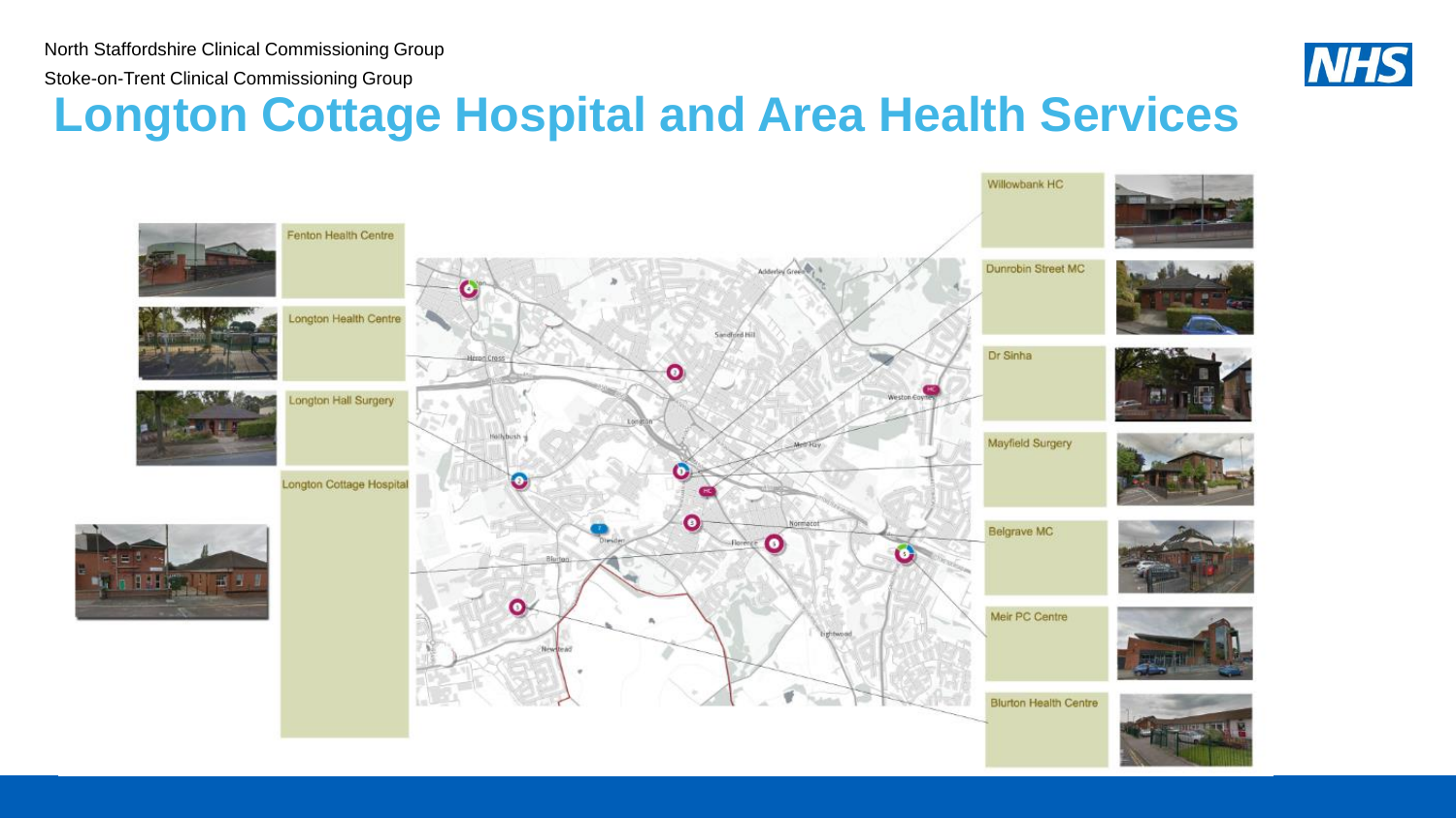

## **The Future of Local Health Services**

- Can we do better?
- What could be possible...?
- Considerations
	- The need to spend the Stoke-on-Trent and Staffordshire £s wisely
	- Accessibility e.g. public transport
	- The differences between urban and rural locations
	- Diversity and local needs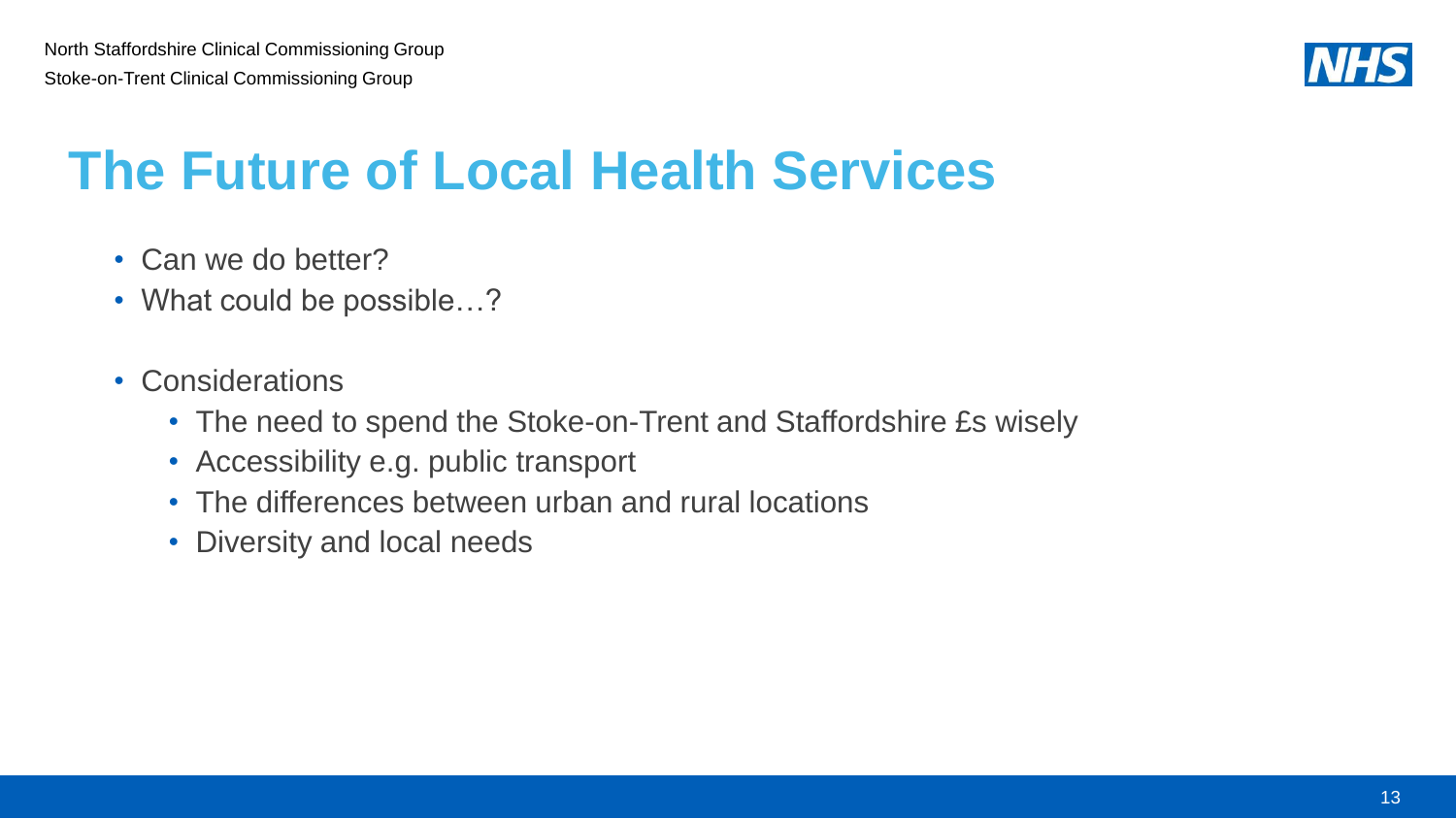## **How will we decide**

#### **Principles**

More effective and innovative commissioning

Better health outcomes

'Home First' through care at home and community based services

Prevent illness

Joined up care

Empowering people to care for themselves and remain independent for as long as possible

#### **Following Good Practice**

Delivering quality care Clinically sustainable Meets need Accessible Fits with national and local strategy Affordable

#### **Long Listing**

Discuss the options with you and what's important to you

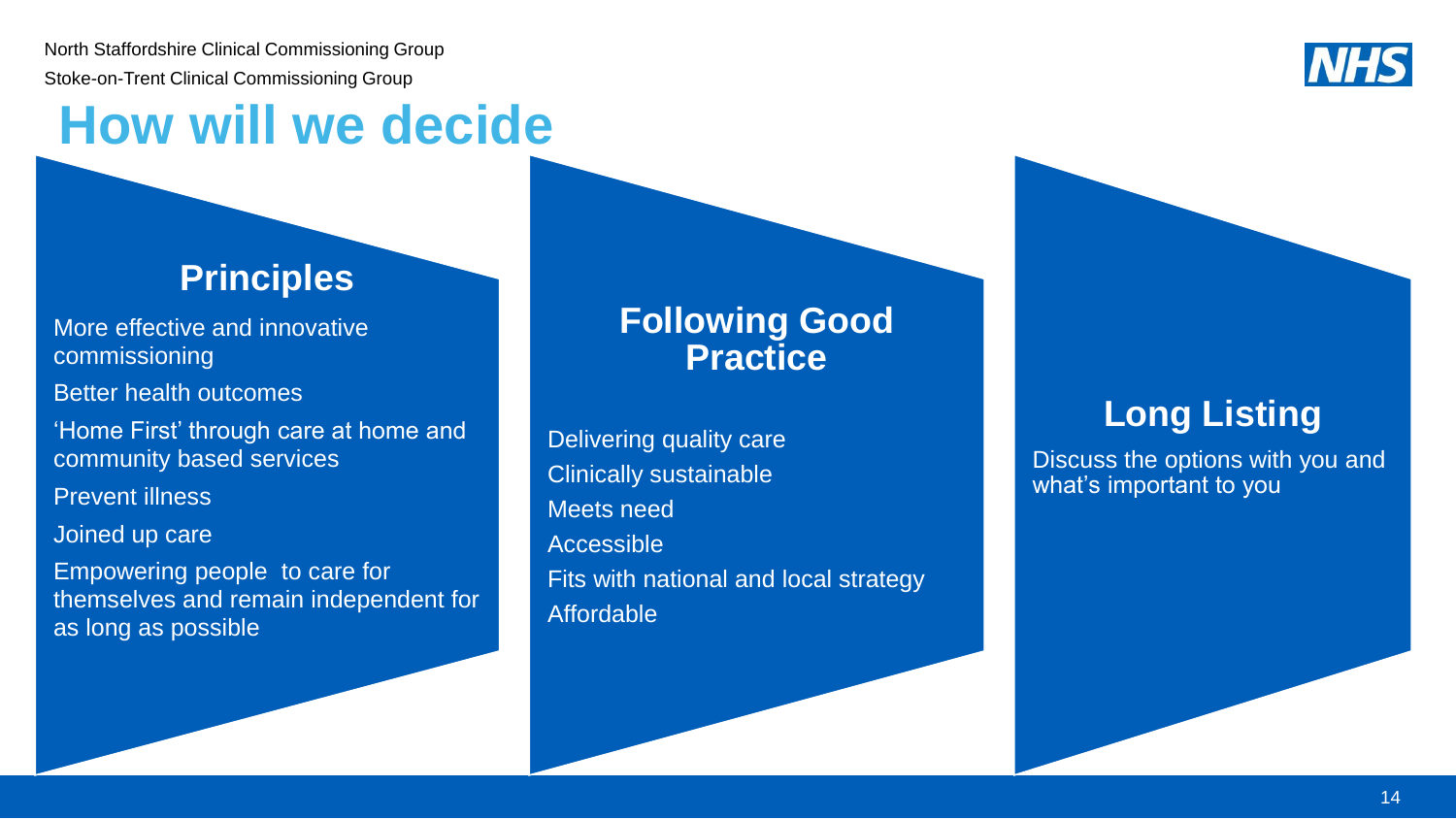

# **What's Most Important to you?**

- Delivering quality care
- Clinically sustainable
- Meets need
- Accessible
- Fits with national and local strategy
- Affordable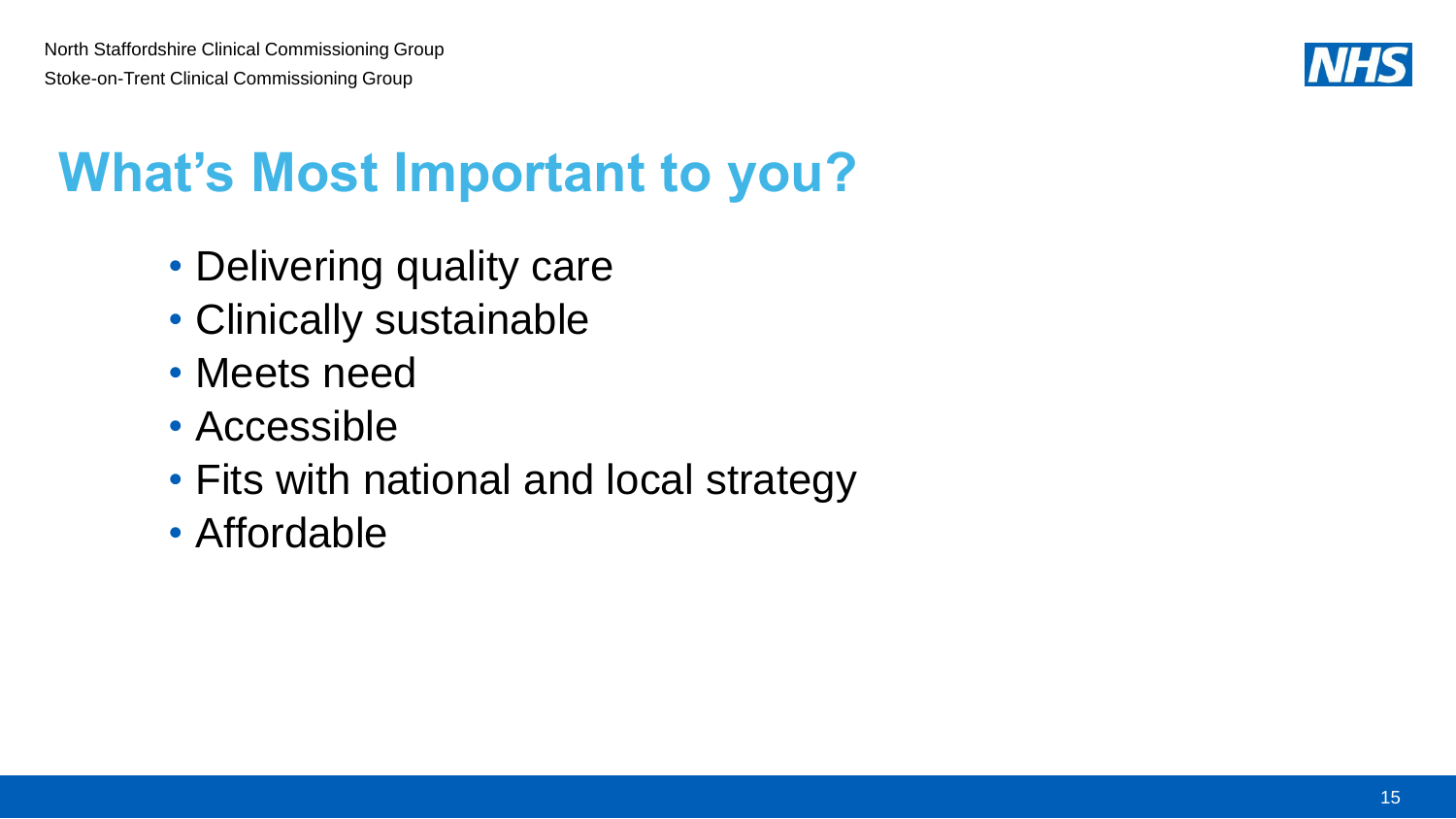

## **Let's Discuss….**

- 1. What are the most important criteria to you?
- 2. From the list of services which should remain at Longton Cottage Hospital?
- 3. Are there other ways to provide them?
- 4. Are there any essential services missing in the area?
- 5. Which services might people be willing to travel further for?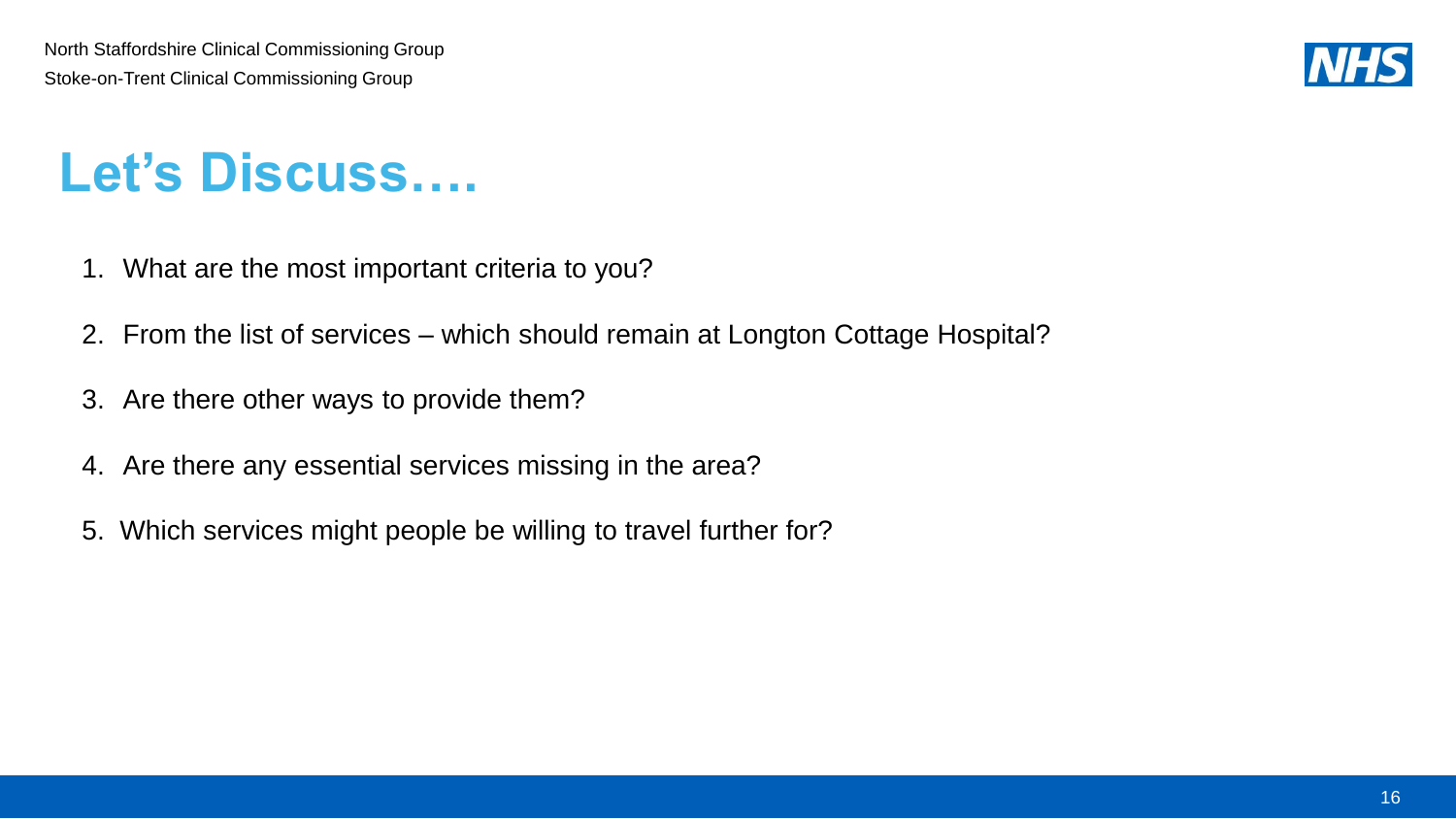

# **Feedback**